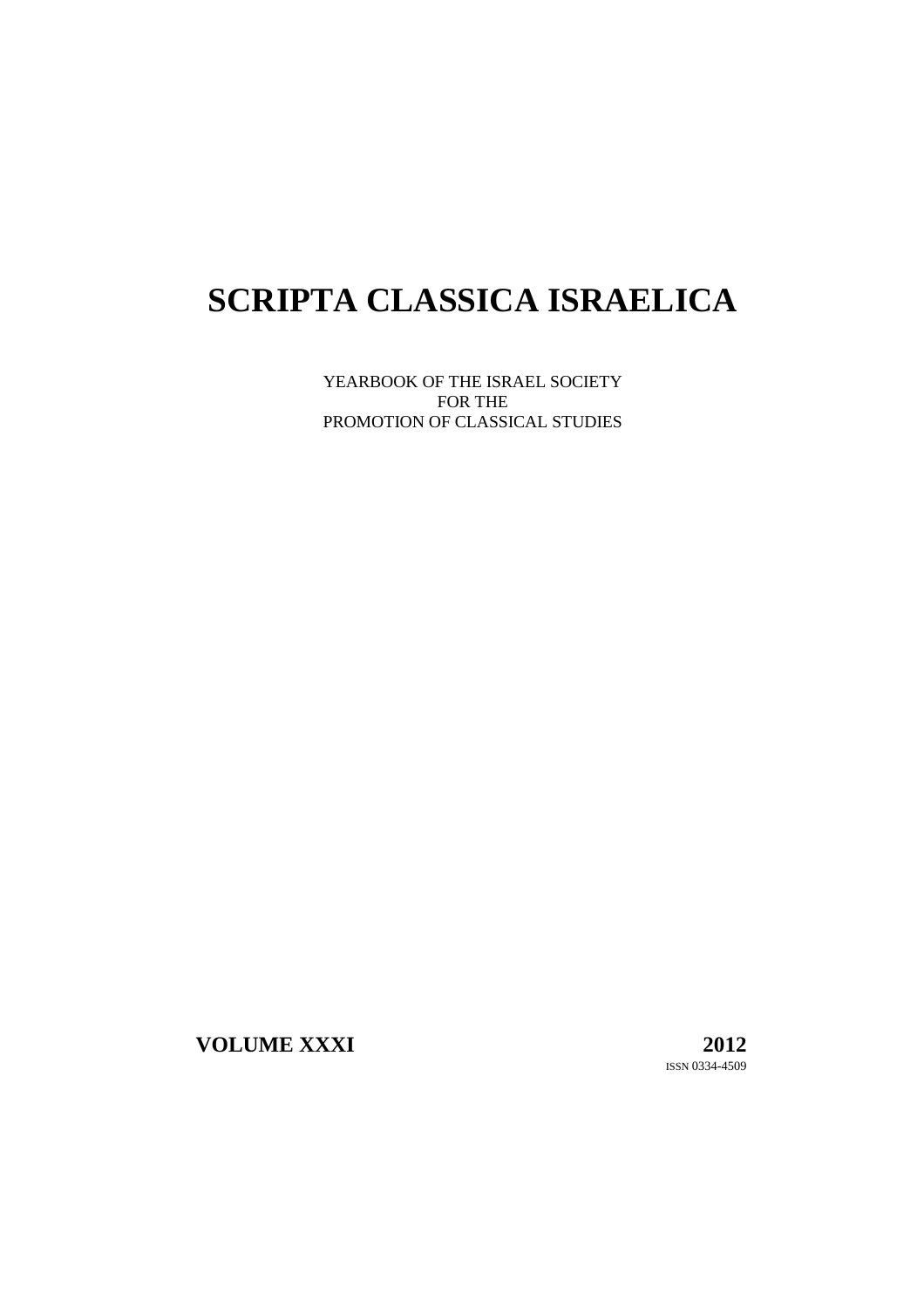# **CONTENTS**

| CHRISTINA T. KUHN, Alexander the Great and the Double Nemesis: The Construction of                                                                              |
|-----------------------------------------------------------------------------------------------------------------------------------------------------------------|
| DANIELA DUECK, Lost Geography: The Geographical Fragments of Daës of Colonae,                                                                                   |
| WERNER ECK, ANDREAS PANGERL, Ein Diplom für die Truppen Judäas aus dem Jahr 87<br>und die Frage nach der Gleichförmigkeit römischer Militäradministration       |
| FERGUS MILLAR, Tyre and Berytus in the Mid-Fifth Century: Metropolitan Status and                                                                               |
| DODDS AND THE IRRATIONAL: PAPERS IN MEMORY OF MARTIN OSTWALD                                                                                                    |
|                                                                                                                                                                 |
|                                                                                                                                                                 |
| MARGALIT FINKELBERG, E.R. Dodds and the Irrational: "Agamemnon's Apology"                                                                                       |
| YULIA USTINOVA, Madness into Memory: Mania and Mnēmē in Greek Culture                                                                                           |
| DONALD LATEINER, Herodotos the Pathographer: Persian and Hellenic Grief Displays                                                                                |
| DONNA SHALEV, Diagnostics of Altered Mental States: from Euripides' Bacchae to                                                                                  |
|                                                                                                                                                                 |
| <b>BOOK REVIEWS</b>                                                                                                                                             |
| Margalit Finkelberg (ed.), The Homer Encyclopedia. (by Deborah Steiner)                                                                                         |
| Robin J. Lane Fox (ed.), Brill's Companion to Ancient Macedon: Studies in the<br>Archaeology and History of Macedon, 650 BC-300 AD (by Hugh Bowden)             |
| Vivienne J. Gray, Xenophon's Mirror of Princes. Reading the Reflections (by Gabriel                                                                             |
| Benjamin Acosta-Hughes, Lehnus and Susan Stephens (eds.), Brill's Companion to                                                                                  |
| William W. Fortenbaugh, with Contributions on the Arabic Material by Dimitri Gutas,<br>Theophrastus of Eresus Commentary Volume 6.1: Sources on Ethics (by Orna |
| Stephen Lambert. Inscribed Athenian Laws and Decrees 352/1-322/1 B.C.:                                                                                          |
| Iris Sulimani, Diodorus' Mythistory and the Pagan Mission: Historiography and<br>Culture-Heroes in the First Pentad of the Bibliotheke (by Stanley M.<br>.      |
| Francesco de Angelis (ed.), Spaces of Justice in the Roman World (by Amy Russell)<br>M.A. Robb, Beyond Populares and Optimates: Political Language in the Late  |
| Marina Prusac, From Face to Face: Recarving of Roman Portraits and the Late-                                                                                    |
|                                                                                                                                                                 |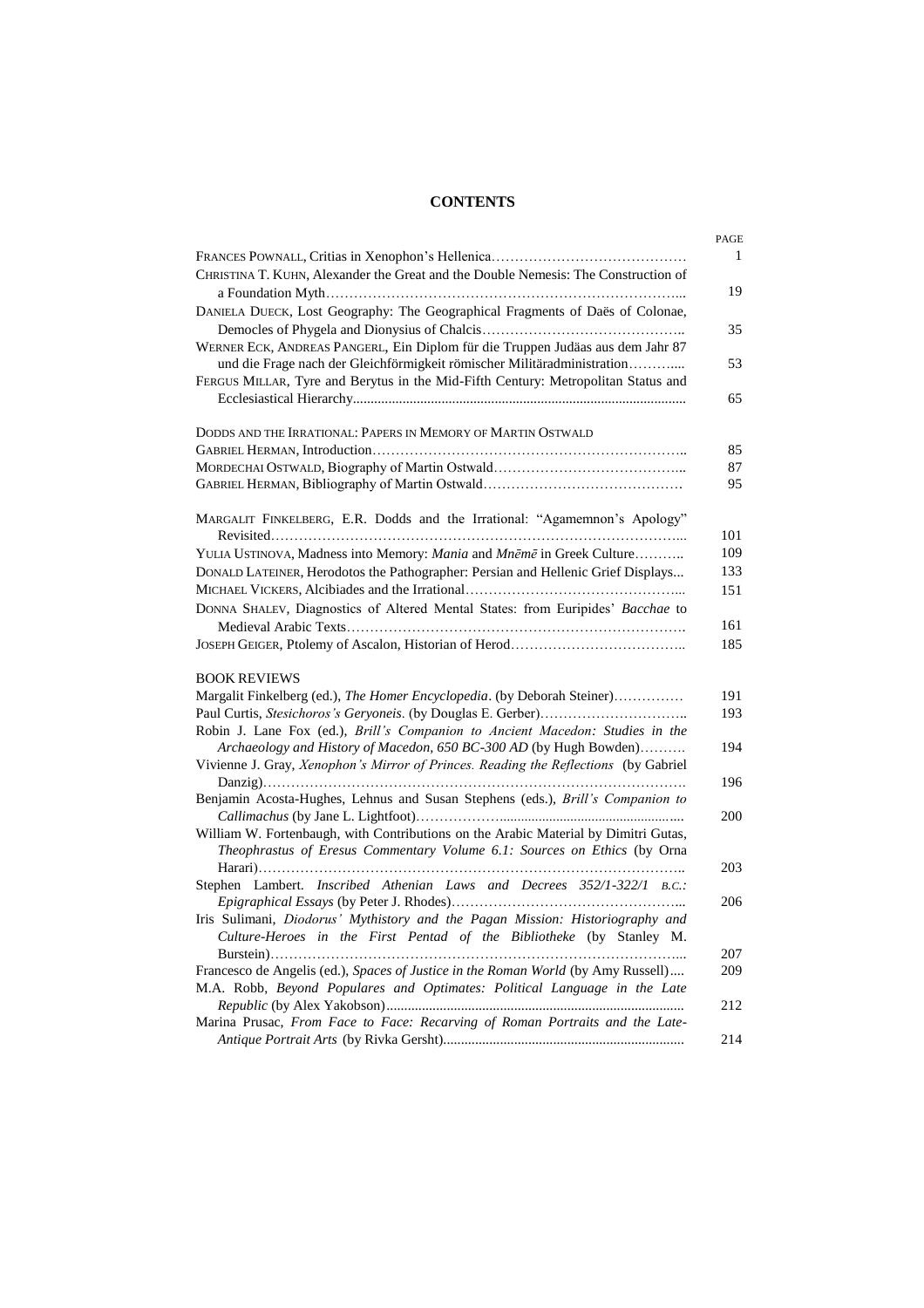| Blömer Michael, Margherita Facella, Engelbert Winter (eds.), Lokale Identität im     |     |
|--------------------------------------------------------------------------------------|-----|
| Römischen Nahen Osten: Kontexte und Perspektiven. (by Benjamin Isaac)                | 217 |
| Armin Eich (ed.), Die Verwaltung der kaiserzeitlichen römischen Armee. Studien für   |     |
|                                                                                      | 222 |
| D. Jacobson and N. Kokkinos (eds.), Herod and Augustus: Papers Presented at the IJS  |     |
|                                                                                      | 224 |
| Ryan S. Olson, Tragedy, Authority and Trickery: The Poetics of Embedded Letters in   |     |
|                                                                                      | 227 |
| Hannah M. Cotton, Robert G. Hoyland, Jonathan J. Price, David J. Wasserstein (eds.), |     |
| From Hellenism to Islam: Cultural and Linguistic Change in the Roman Near East       |     |
|                                                                                      | 228 |
| Hannah M. Cotton, Leah DiSegni, Werner Eck, Benjamin Isaac, Alla Kushnir-Stein,      |     |
| Haggai Misgav, Jonathan Price, Israel Roll, Ada Yardeni (eds.), Corpus               |     |
| Inscriptionum Iudaeae/Palaestinae Volume I: Jerusalem Part 1:1-704 (By Shaye         |     |
|                                                                                      | 232 |
| Peter Riedlberger (ed.), Philologischer, historischer und liturgischer Kommentar zum |     |
| 8. Buch der Johannis des Goripp [sic] nebst kritischer Edition und Übersetzung.      |     |
|                                                                                      | 233 |
| Andrew Erskine (ed.), A Companion to Ancient History: Blackwell's Companions to      |     |
|                                                                                      | 237 |
|                                                                                      | 239 |
|                                                                                      | 241 |
| PROCEEDINGS: THE ISRAEL SOCIETY FOR THE PROMOTION OF CLASSICAL STUDIES               | 245 |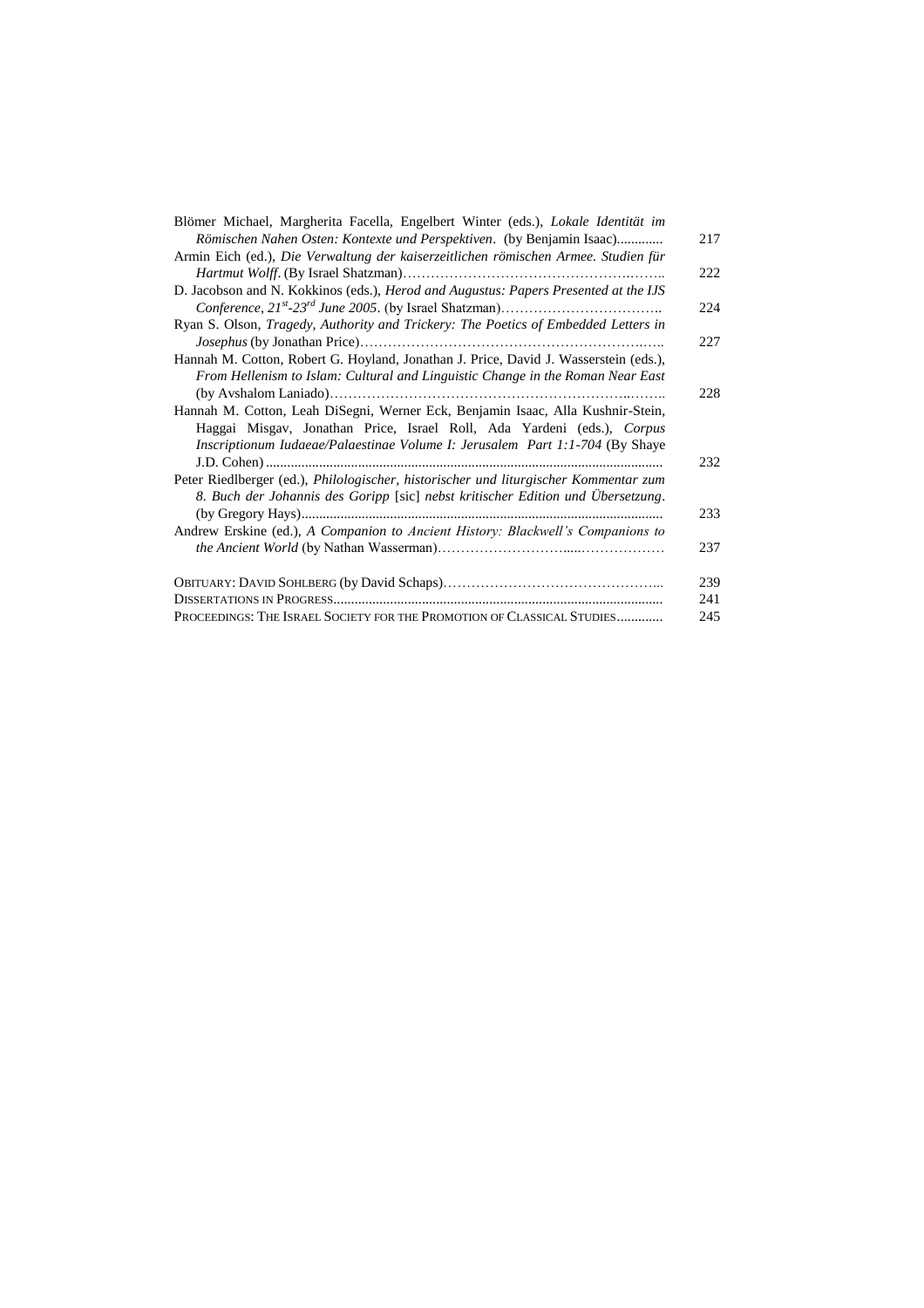# 212 BOOK REVIEWS

overall conclusion, that spaces of justice were themselves judicial actors, is amply demonstrated across time, space, and genre.<sup>5</sup>

 $\overline{a}$ 

Amy Russell The British School At Rome

## M. A. Robb, *Beyond Populares and Optimates: Political Language in the Late Republic* (Historia Einzelschriften 213), Stuttgart: Franz Steiner Verlag, 2010. 225 pp. ISBN 978-3-515-09643-0.

M. A. Robb's study (henceforth R.) on the political language of the late Republic argues that 'the terms *populares* and *optimates* were not common and everyday labels used to categorise certain types of late Republican politicians. Instead it is proposed that the political language of the period reflected contemporary concerns about maintaining the aristocratic system' (167). Roman aristocracy, the author points out, defined itself on the basis of offices bestowed by the people, and notions of public service and respect for 'the sovereignty of the people' were at the heart of its self-image and presentation. Since all politicians had to claim that they were 'acting in the popular interest', 'public political discourse focused on whether a particular matter was in the interest of the people' (167). Under such conditions, *popularis* could not, in R.'s opinion, function habitually as a "party" label that distinguished a certain kind of politician from another, the *optimates* (the latter term signifying qualities claimed by all members of the elite and thus similarly ill-suited to serve as a label designating one of the two rival camps within it). Rather, the usual procedure was to claim — as Cicero does on various occasions — that while one was a 'true *popularis*' one's opponents were false ones. The usual term applied by members of the senatorial elite to those of their colleagues who "broke ranks" and undermined the aristocratic Republic by demagoguery was, according to the author, *seditiosi* rather than *populares.* 

After surveying various modern views on the significance of the labels in question in Chapter 1, R. examines, in Chapter 2, the passages in Cicero's *Pro Sestio* often considered as the "smoking gun" attesting to the existence and centrality of the popular/optimate political divide (96-135), and argues against this interpretation. Chapters 3, 4 and 5 are dedicated to a 'lexicographical examination' of the way the terms *populares* and *optimates* are used in the Ciceronian corpus, as well as by Cicero's contemporaries and later Roman writers. R.'s conclusions challenge the usual political dichotomy associated with these terms. Chapter 6 deals with the terms *seditio* and *seditiosi*. Chapter 7 examines the terminology of faction and political strife in the writings of Sallust, similarly seeking to 'deconstruct' the popular/optimate dichotomy. Appendix A lists the sources referred to in the book, categorised according to the various and diverse meanings of the two terms in question. Appendix B on G. Gracchus and his laws concludes that 'the most useful description for G. Gracchus and his unique programme of legislation seems to be "Gracchan" '(192). As for the last point, one wonders if anyone has ever called Gaius Gracchus an optimate. If not, then the labels in question were not, after all, wholly lacking in political significance of the kind usually attributed to them.

 The book is learned and meticulous; it is certainly a useful contribution to the study of the language of late-republican politics. But the benchmarks set for the two terms in question, in order

<sup>5</sup> I noticed no typographical errors affecting the sense, although a spot check of the bibliography found the 2005 *PBSR* article 'Pits and fora: a reply to Henrik Mouritsen' attributed to Giuseppe Camodeca as well as its true author, Filippo Coarelli.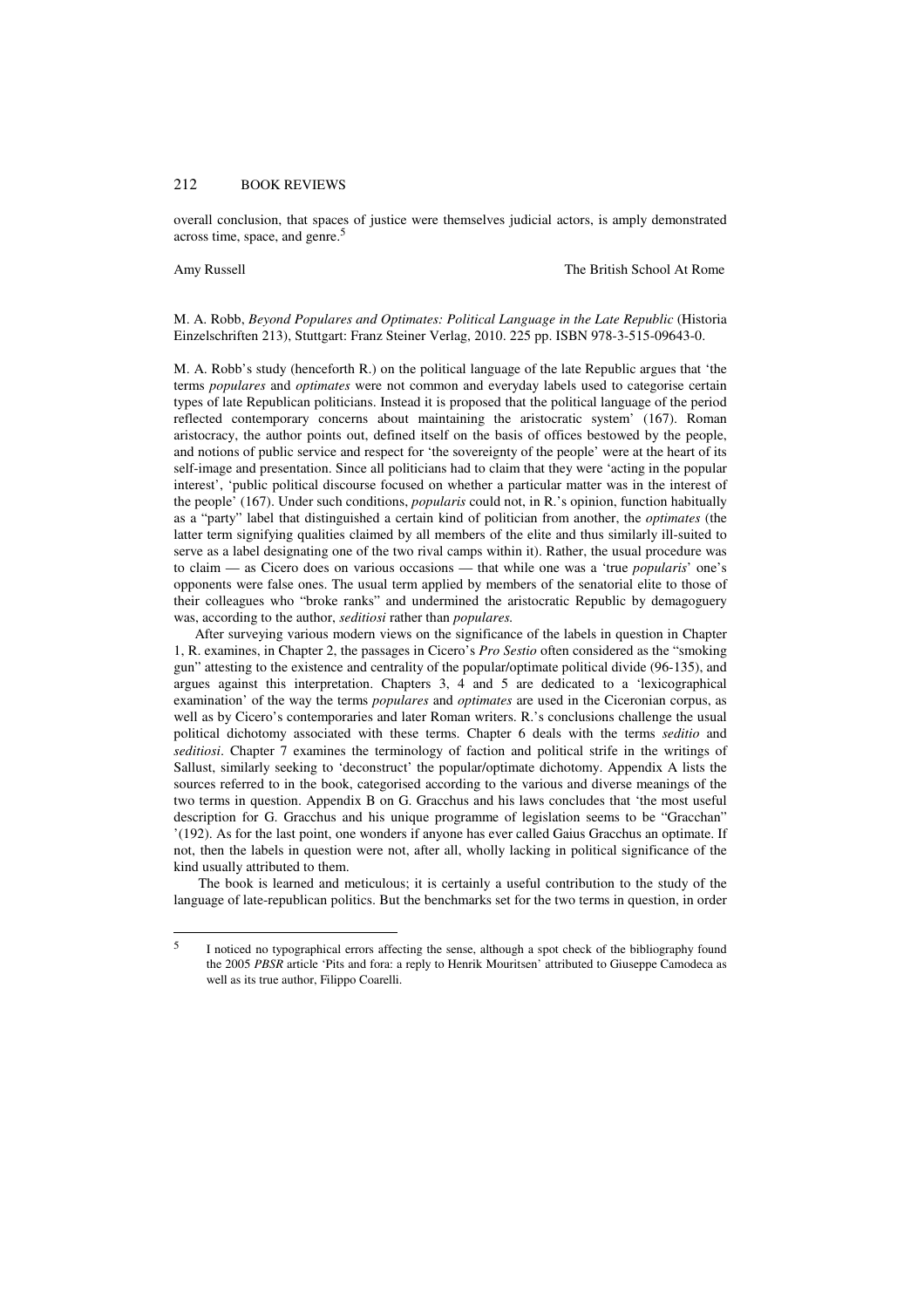to be recognised as political labels signifying two rival sides in Roman politics, are unrealistically high; hence, excessive significance is attributed to the fact that they often fail this test. It could never have been expected that these terms would function, straightforwardly, as 'common and everyday labels used to categorise certain types of late Republican politicians' — that is to say, as mutually recognised and identically employed (on both sides) markers of two clearly distinct political identities, similarly to the way the official name of a modern political party functions. The author notes that 'it is now universally accepted that *populares* and *optimates* were not political parties or groups in the modern sense' (12). Nevertheless, much of his deconstruction of the "party-political" meaning attributed to those terms hinges on a tacit assumption that unless Roman political labels can be shown to have had a "party-political" meaning in a sense that is more or less modern, they should not be understood as "party-political" in any significant sense. But Romans must have thought that they were referring to something politically significant when they spoke of *partes* or *factiones* or used such expressions as *duo genera eorum qui versari in re publica studuerunt* (Cic. *Sest*. 96) or *hanc is in re publica viam, quae popularis habetur, secutus est* (Caesar, according to Cicero in *Cat*. 4.9.). It is indeed important to note, and to bear in mind, that this *via popularis* should in no way be translated as the 'Popular Party of the Roman Republic' (PPRP). But it is equally important to note that this expression must have referred to something intelligible and politically significant to Cicero's audience in the Senate. This remains true even if this term, and the category of people signified by it, was much less unambiguously defined and delimited than membership in a modern political party is (which is indisputable), and even if it was susceptible to various interpretative manipulations and hostile appropriations much more than modern political and ideological terms (as opposed to formal organizational labels) are — which is debatable.

Since *populares* and *optimates* were not technical terms signifying a group with formal membership, nobody "bore a card" giving him a formal claim to such a designation. Both these terms had highly positive and non-controversial connotations — the Roman *populus* and its liberty being, as R. rightly stresses, at the heart of all legitimate Roman discourse, including, specifically, the aristocratic one, and *optimates* denoting moral excellence and civic/aristocratic accomplishment. Finally, it is clear that "parties" and "factions" as such were highly suspect, while harmony and unity were celebrated. Thus, even belonging to "the party of the best" was, in a sense, only second best to the ideal of being impartially patriotic, and many must often have preferred the latter self-designation. There was a natural tendency to refuse to acknowledge one's opponent's claim to be a friend of the Roman people — or, on the other hand, to be considered *optimus quisque*. Given all this, these terms could never have functioned as routine and mutually agreed-upon designations of two rival groups. Nevertheless, these, and similar terms, do appear to have played an important role in late-republican political discourse, that might bemoan the loss of erstwhile *concordia* but had to reflect — naturally, in a highly biased and manipulative way contemporary realities.

 Stressing the difference between the way in which the labels he is examining were used in Rome and modern party-political terminology, R. notes that however much a modern politician may sometimes claim to have transcended the Left/Right divide, modern political debates 'do not result in a Conservative politician, no matter the issue under discussion, claiming to be a "true" Liberal and his opponent the "false" one' (12). But this is true only for "capital L" liberals, and similar formal and quasi-formal labels. There are plenty of modern examples of conservatives accusing their liberal opponents of being illiberal, and claiming — typically, in the US — to represent the country genuine ("small letter") liberal (and, certainly, liberty-loving) tradition, or of people claiming to be at least as patriotic and dedicated to the "true" national interest as their opponents, avowed nationalists. Conservatives are sometimes accused of being recklessly radical and revolutionary rather than cautiously conservative; Bismark's "state socialism" was an open appropriation of his opponents' brand (even as he was legislating punitive anti-socialist laws), and